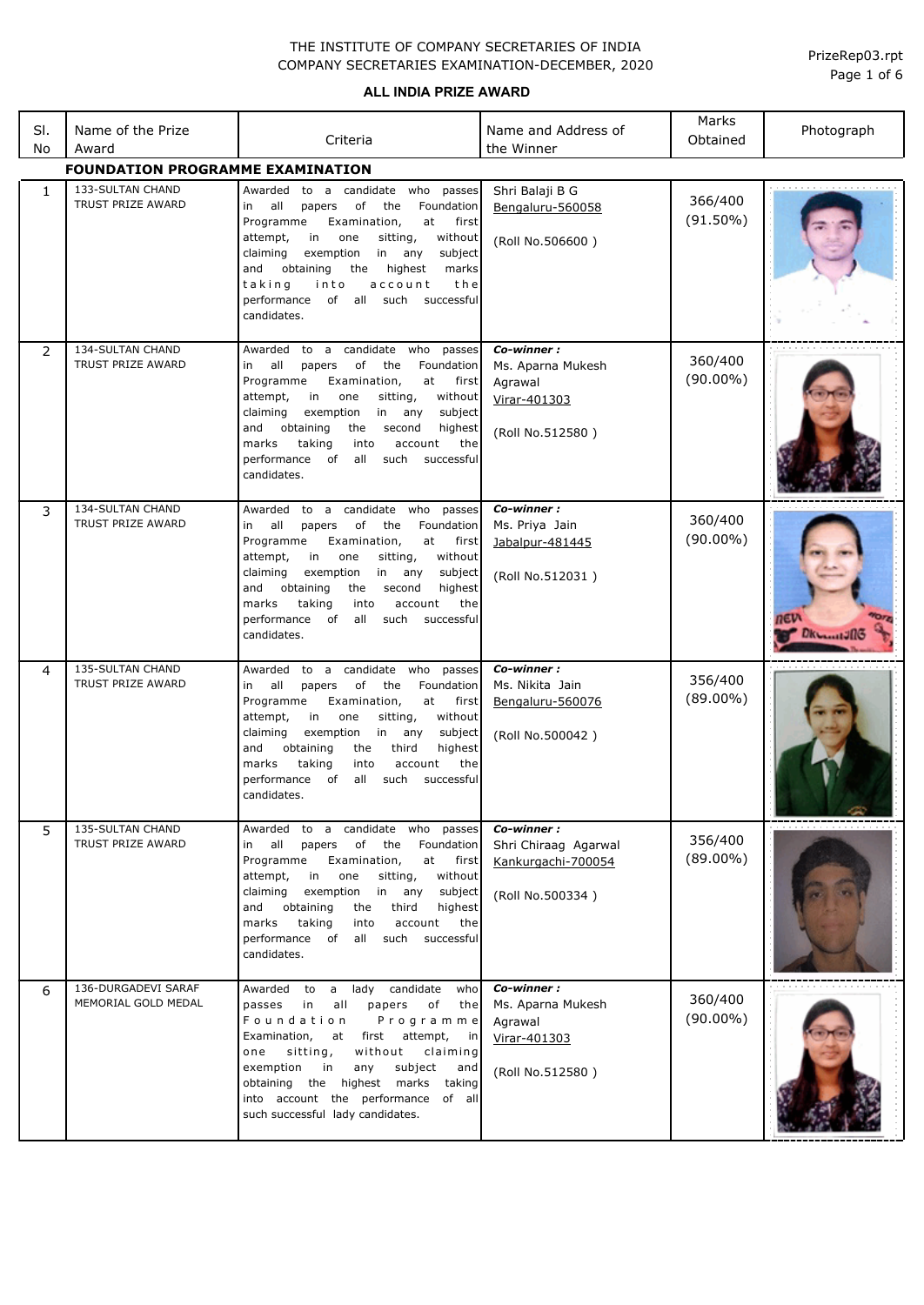#### **ALL INDIA PRIZE AWARD**

| SI.<br>No | Name of the Prize<br>Award                 | Criteria                                                                                                                                                                                                                                                                                                                                                 | Name and Address of<br>the Winner                                   | Marks<br>Obtained   | Photograph         |  |  |
|-----------|--------------------------------------------|----------------------------------------------------------------------------------------------------------------------------------------------------------------------------------------------------------------------------------------------------------------------------------------------------------------------------------------------------------|---------------------------------------------------------------------|---------------------|--------------------|--|--|
|           | <b>FOUNDATION PROGRAMME EXAMINATION</b>    |                                                                                                                                                                                                                                                                                                                                                          |                                                                     |                     |                    |  |  |
|           | 136-DURGADEVI SARAF<br>MEMORIAL GOLD MEDAL | candidate<br>Awarded<br>lady<br>whol<br>to<br>a a<br>passes in all<br>papers of the<br>Foundation Programme<br>Examination, at first attempt, in<br>without claiming<br>sitting,<br>one<br>subject<br>exemption in<br>any<br>andl<br>obtaining the<br>highest marks<br>taking<br>into account the performance of all<br>such successful lady candidates. | Co-winner:<br>Ms. Priya Jain<br>Jabalpur-481445<br>(Roll No.512031) | 360/400<br>(90.00%) | <b>LANGALIZERS</b> |  |  |

Page 2 of 6 PrizeRep03.rpt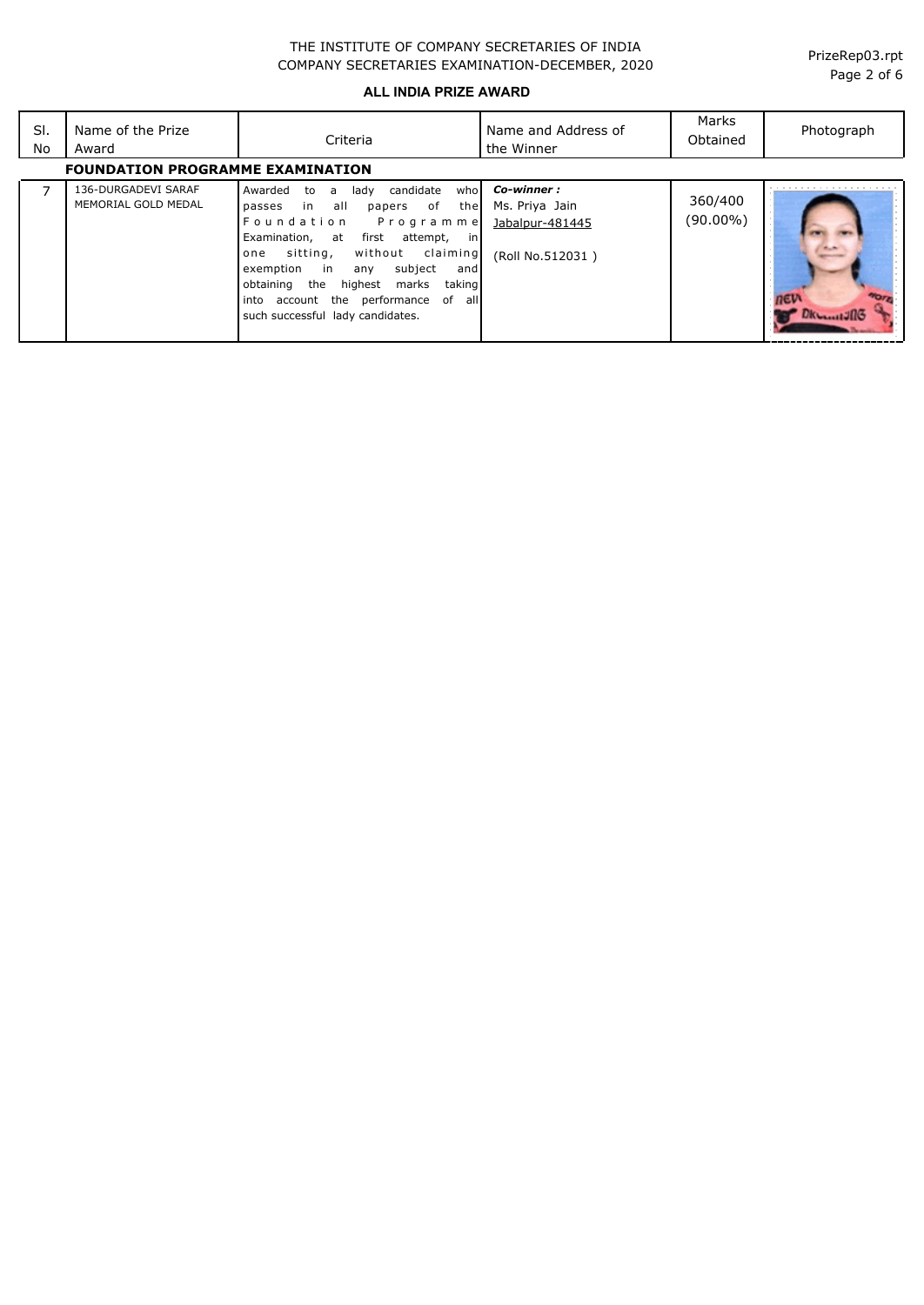**REGIONAL COUNCIL PRIZE AWARDS**

| SI.<br>No | Name of the Prize<br>Award                  | Criteria                                                                                                                                                                                                                                                                                                                                                                                                                                          | Name and Address of<br>the Winner                                            | Marks<br>Obtained      | Photograph |
|-----------|---------------------------------------------|---------------------------------------------------------------------------------------------------------------------------------------------------------------------------------------------------------------------------------------------------------------------------------------------------------------------------------------------------------------------------------------------------------------------------------------------------|------------------------------------------------------------------------------|------------------------|------------|
|           | <b>FOUNDATION PROGRAMME EXAMINATION</b>     |                                                                                                                                                                                                                                                                                                                                                                                                                                                   | <b>EIRC</b>                                                                  |                        |            |
| 1         | 142-GAURA DEVI<br>KOTHARI MEMORIAL<br>AWARD | candidate<br>Awarded<br>who passes<br>to<br>$\overline{a}$<br>of<br>the<br>Foundation<br>all<br>in<br>papers<br>at first<br>Examination,<br>Programme<br>in<br>sitting,<br>without<br>attempt,<br>one<br>claiming<br>exemption<br>subject<br>in any<br>and obtaining the<br>highest<br>marks<br>taking<br>into<br>account<br>the<br>performance of all such successful<br>candidates<br>examination<br>from<br>centers within the Eastern Region. | Co-winner:<br>Ms. Nikita Jain<br>Bengaluru-560076<br>(Roll No.500042)        | 356/400<br>$(89.00\%)$ |            |
| 2         | 142-GAURA DEVI<br>KOTHARI MEMORIAL<br>AWARD | Awarded<br>candidate who passes<br>to a<br>papers of the<br>Foundation<br>all<br>in.<br>at first<br>Programme<br>Examination,<br>in<br>sitting,<br>without<br>attempt,<br>one<br>claiming<br>exemption<br>subject<br>in any<br>and obtaining the<br>highest<br>marks<br>into<br>taking<br>the<br>account<br>performance of all such successful<br>candidates<br>examination<br>from<br>centers within the Eastern Region.                         | Co-winner:<br>Shri Chiraag Agarwal<br>Kankurgachi-700054<br>(Roll No.500334) | 356/400<br>(89.00%)    |            |

Page 3 of 6 PrizeRep03.rpt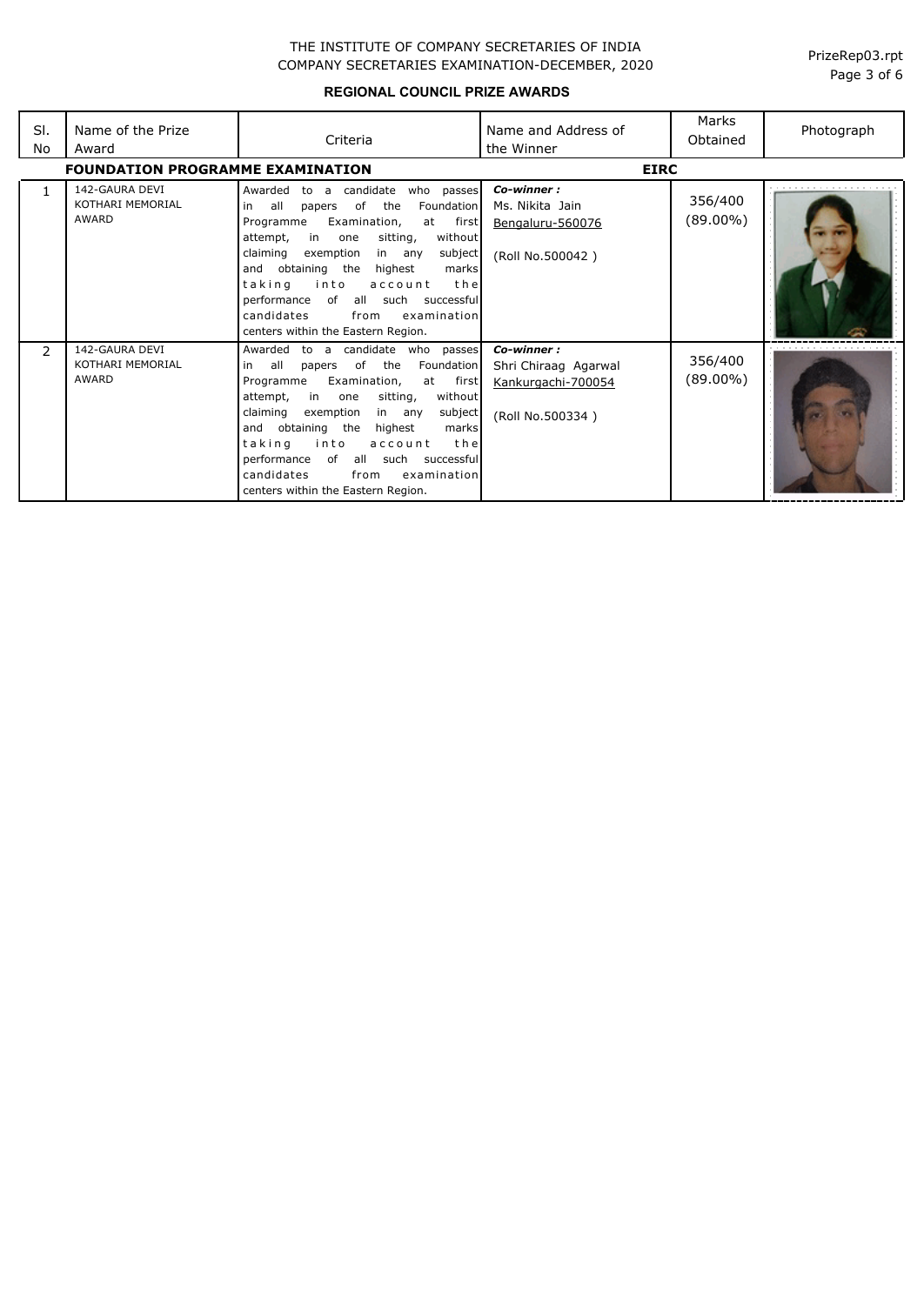**REGIONAL COUNCIL PRIZE AWARDS**

| SI.<br>No | Name of the Prize<br>Award                         | Criteria                                                                                                                                                                                                                                                                                                                                                                                                                                   | Name and Address of<br>the Winner                                              | Marks<br>Obtained      | Photograph |
|-----------|----------------------------------------------------|--------------------------------------------------------------------------------------------------------------------------------------------------------------------------------------------------------------------------------------------------------------------------------------------------------------------------------------------------------------------------------------------------------------------------------------------|--------------------------------------------------------------------------------|------------------------|------------|
|           | <b>FOUNDATION PROGRAMME EXAMINATION</b>            |                                                                                                                                                                                                                                                                                                                                                                                                                                            |                                                                                | <b>WIRC</b>            |            |
| 3         | 176-ELVINA PINTO<br><b>MEMORIAL PRIZE</b><br>AWARD | candidate<br>who passes<br>Awarded<br>to a<br>Foundation<br>all<br>of<br>the<br>papers<br>in<br>Examination,<br>at first<br>Programme<br>in<br>without<br>attempt,<br>sitting,<br>one<br>claiming<br>exemption<br>in any<br>subject<br>obtaining<br>the<br>and<br>highest<br>marks<br>into<br>taking<br>account<br>the<br>performance<br>of all such successful<br>candidates<br>from<br>examination<br>centres within the Western Region. | Co-winner:<br>Ms. Aparna Mukesh<br>Agrawal<br>Virar-401303<br>(Roll No.512580) | 360/400<br>$(90.00\%)$ |            |
| 4         | 176-ELVINA PINTO<br><b>MEMORIAL PRIZE</b><br>AWARD | Awarded<br>to a candidate who passes<br>all<br>papers of the<br>Foundation<br>in<br>at first<br>Programme<br>Examination,<br>in one<br>without<br>attempt,<br>sitting,<br>claiming<br>exemption<br>subject<br>in any<br>and<br>obtaining<br>the highest<br>marks<br>taking<br>into<br>the<br>account<br>performance of<br>all such successful<br>candidates<br>examination<br>from<br>centres within the Western Region.                   | Co-winner:<br>Ms. Priya Jain<br>Jabalpur-481445<br>(Roll No.512031)            | 360/400<br>$(90.00\%)$ |            |

Page 4 of 6 PrizeRep03.rpt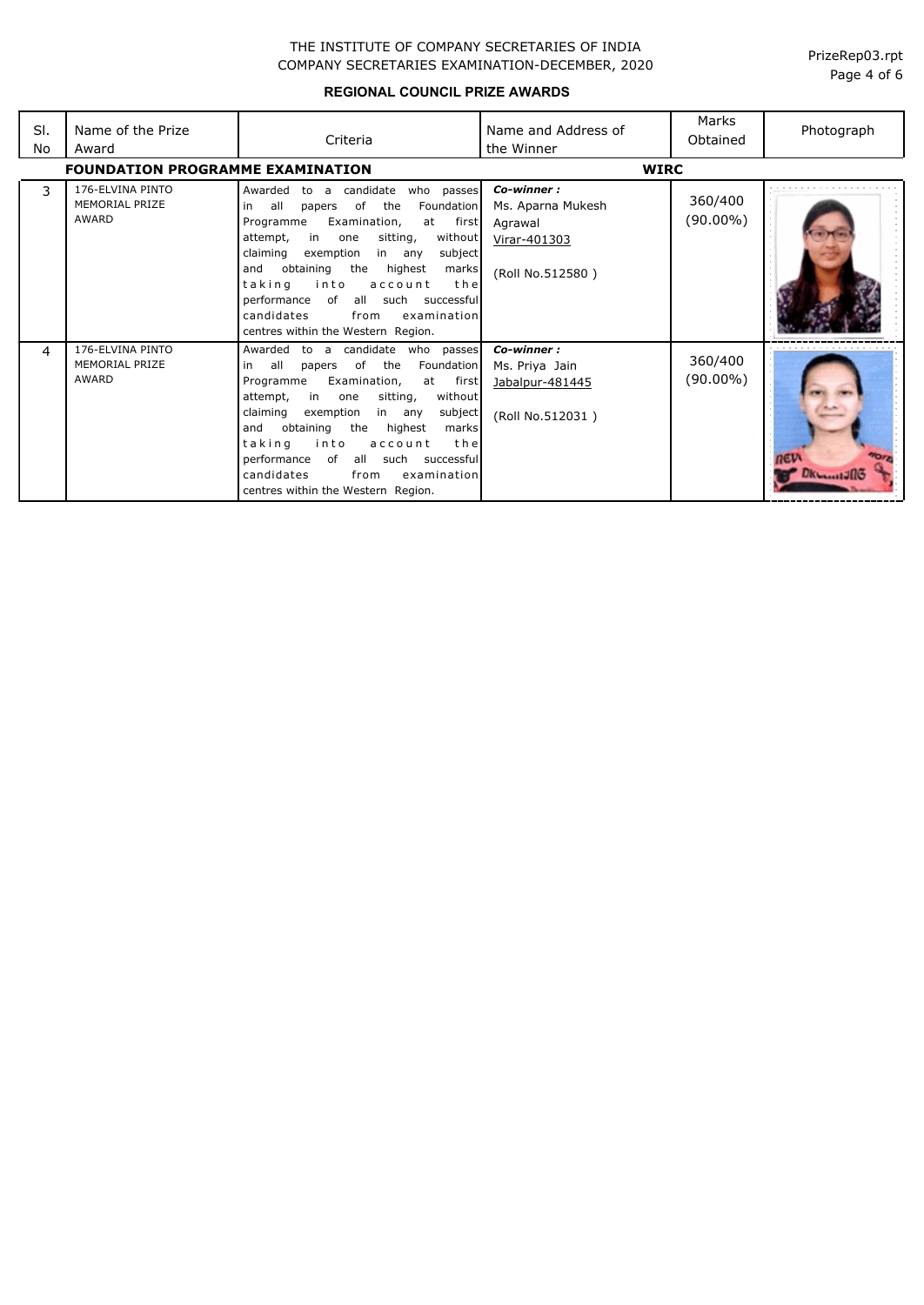**CHAPTER PRIZE AWARDS**

| SI.<br>No                                                   | Name of the Prize<br>Award                                                | Criteria                                                                                                                                                                                                                                                                                                                                                                                                 | Name and Address of<br>the Winner                       | Marks<br>Obtained   | Photograph |
|-------------------------------------------------------------|---------------------------------------------------------------------------|----------------------------------------------------------------------------------------------------------------------------------------------------------------------------------------------------------------------------------------------------------------------------------------------------------------------------------------------------------------------------------------------------------|---------------------------------------------------------|---------------------|------------|
| <b>FOUNDATION PROGRAMME EXAMINATION</b><br><b>BENGALURU</b> |                                                                           |                                                                                                                                                                                                                                                                                                                                                                                                          |                                                         |                     |            |
|                                                             | 158-LATE SHRI G. V.<br>SETTY AND LATE SMT.<br>KUSUMAMBA MEMORIAL<br>AWARD | candidate<br>who passes<br>Awarded to<br>a<br>l in<br>of<br>the<br>Foundation<br>all<br>papers<br>first<br>Examination,<br>Programme<br>at<br>without<br>attempt,<br>sitting,<br>in one<br>claiming<br>exemption in any<br>subject<br>obtaining<br>the<br>highest<br>marks<br>and<br> taking<br>into<br>the<br>account<br>performance of<br>all<br>such successfull<br>candidates from Bangaluru centre. | Shri Balaji B G<br>Bengaluru-560058<br>(Roll No.506600) | 366/400<br>(91.50%) |            |

Page 5 of 6 PrizeRep03.rpt